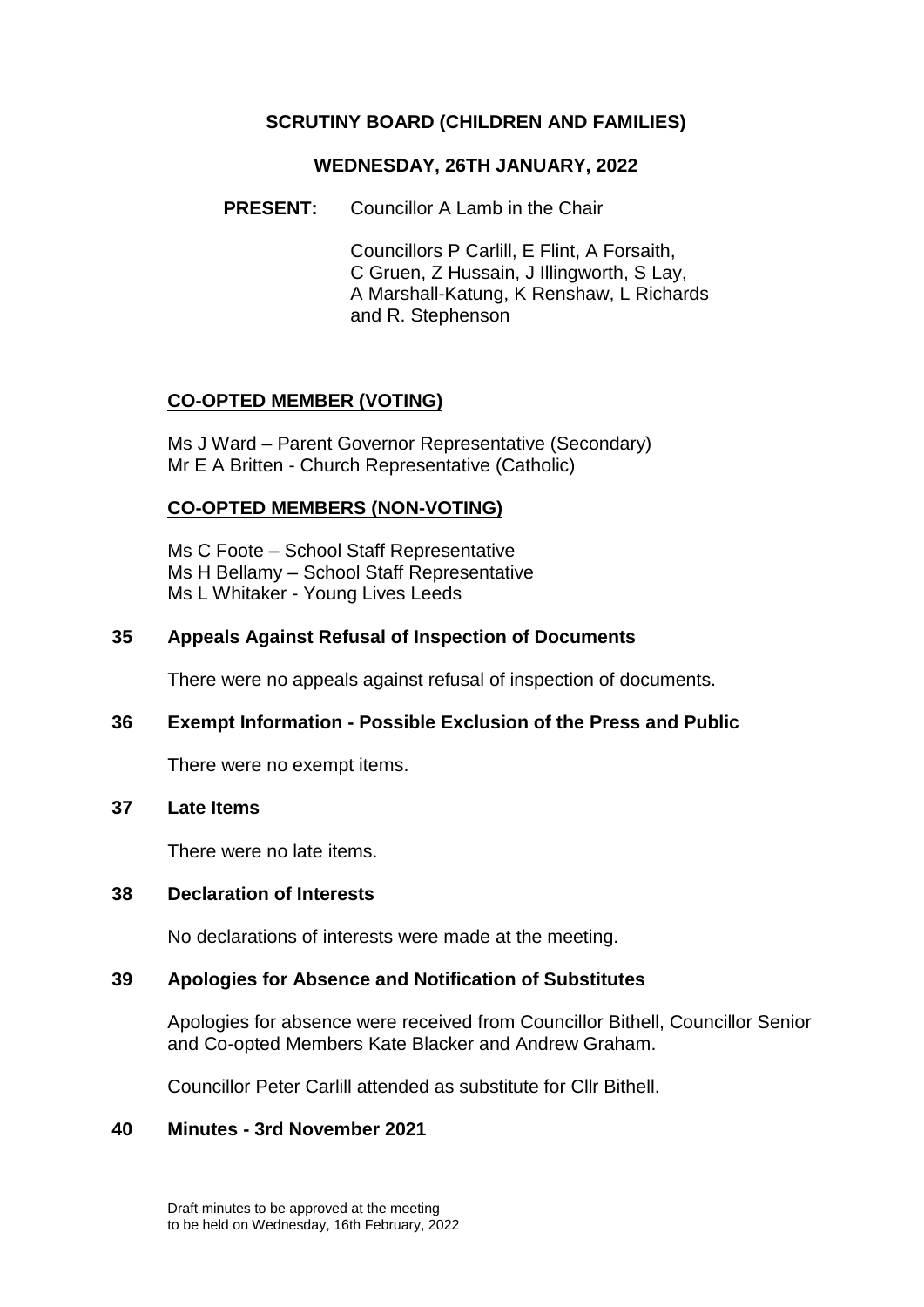**RESOLVED** – To approve the minutes of the meeting held on  $3<sup>rd</sup>$  November as a correct record.

# **41 Ofsted Focused Visit Improvement Plan**

The Director of Children and Families submitted a report to further update the Board on the implementation of the Improvement Plan that was put in place in response to the recommendations stemming from the Ofsted Focused Visit to Leeds back in July 2021.

Present at the meeting for this item were:

- Councillor Jonathan Pryor Executive Member for Economy, Culture and Education
- Councillor Fiona Venner Executive Member for Adult and Children's Social Care and Health Partnerships
- Sal Tarig Director of Children and Families
- Julie Longworth Deputy Director of Children and Families
- Ruth Terry Chief Officer Social Work

The Executive Member for Adult and Children's Social Care and Health Partnerships gave a brief introduction, acknowledging that the Scrutiny Board had previously requested to be kept regularly updated on the implementation plan.

The Director of Children and Families also introduced the report and highlighted the following points:

- That the Inspectors had found no areas of serious weakness but highlighted three areas for improved practice, as set out in paragraph 3 of the submitted report. These are addressed in the action plan and referenced as recommendations A, B and C.
- In response to recommendation A around the consistency and quality of assessments, it was highlighted that the training and development offer for social workers and social work managers had been reviewed and enhanced by a programme of learning, focusing on assessment skills, report writing and decision making. A new action learning programme has been developed to support consistency in audit, supervision and planning. The service has also commissioned Professor David Shemmings to undertake sessions based around new ideas on decision making for social work leaders and practitioners; producing analytical reports and records; and new insights for practitioners on assessments and decision making.
- In response to Recommendation B around the quality and impact of management oversight and supervision, an action plan has been established at Duty and Advice which ensures all contacts to the front door are reviewed if they do not have an outcome recorded within 24 hours. All decisions will be recorded immediately by team managers and compliance with this requirement is monitored by the service delivery manager for Duty and Advice.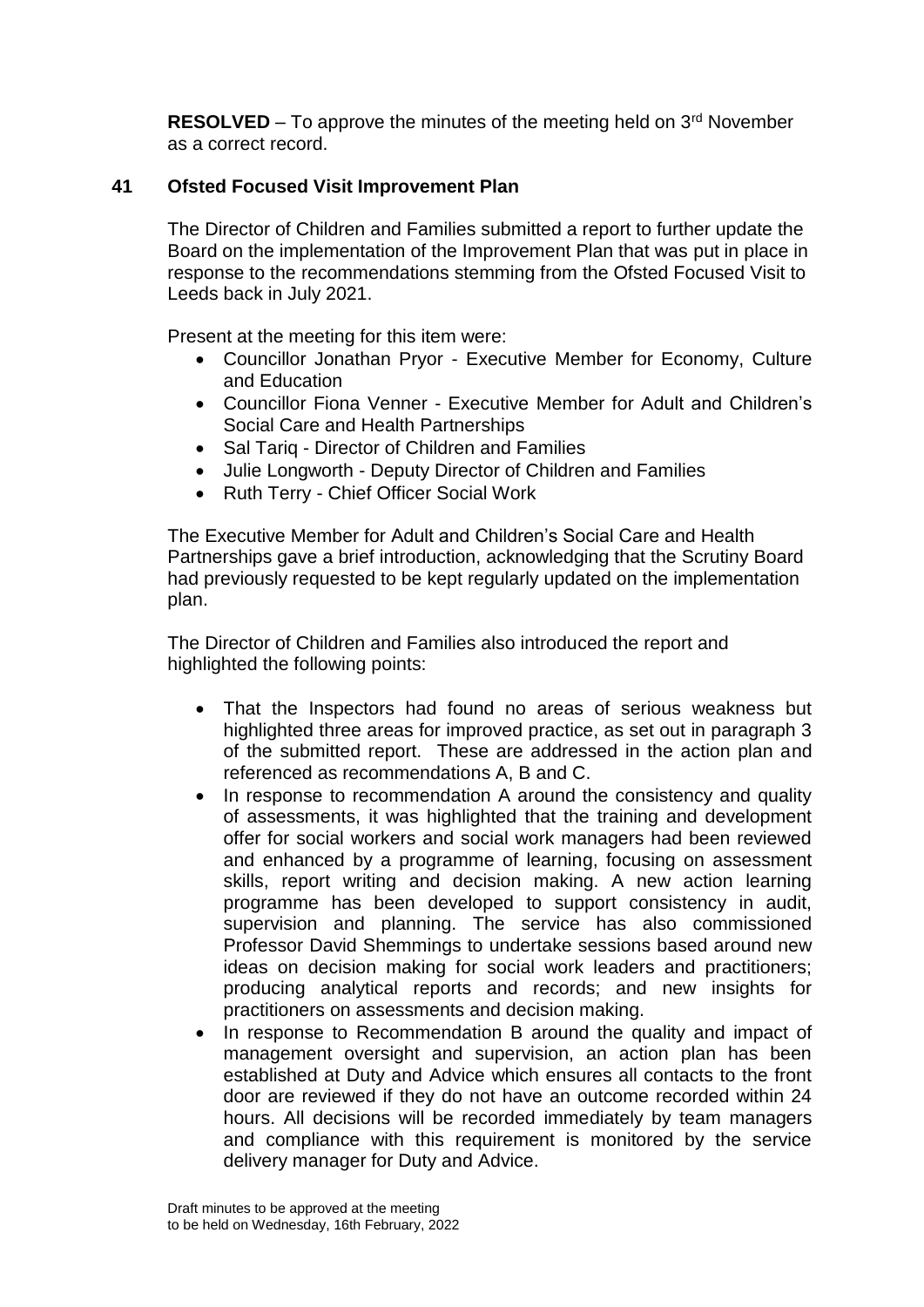- In response to Recommendation C around the quality and independence of audits, the social care quality assurance framework has been reviewed with actions taken to strengthen the cross auditing of work across teams and the moderation of audits.
- The percentage of strategy discussions where all three partners have contributed had also increased since July 2021 from 45% to 71%, with work continuing to increase this further.

In response to questions and comments raised by Board Members, the following information was provided:

- *Training* This will be focused and in-depth, with impact of this learning remaining under constant review by Advanced Practitioners and managers at all levels, including the Leadership Team. It will also be supported by a specific piece of quality assurance work that will review case files and will include survey feedback from social workers, team managers as well as from children and their families.
- *Monitoring impact and outcomes*  To help monitor overall progress of impact and outcomes, a rolling programme of audit and moderation is also underway. This includes monthly case files audits by team managers and service managers in addition to a suite of thematic audits.
- *Multi*-*agency strategy discussions –* Strategic discussions take place with all agencies including Health and the Police and there is usually a consensus after debate. It was acknowledged that Health is particularly complex and while there is no single point of contact, work is on-going to understand what some of the key barriers are and to look at more effective and efficient processes moving forward.
- *Visit to the Front Door Service*. The Chair acknowledged the intention for members of the Scrutiny Board to also undertake a visit to the Front Door Service, which is to be arranged over the coming weeks.

**RESOLVED** - That the Scrutiny Board notes the reported actions of the focused visit improvement plan.

# **42 Performance report for the financial year 2020/21**

The report of the Director of Children's Services provided a summary of performance information relating to outcomes for Leeds children and young people.

In attendance for this item were:

- Councillor Jonathan Pryor Executive Member for Economy, Culture and Education
- Councillor Fiona Venner Executive Member for Adult and Children's Social Care and Health Partnerships
- Sal Tariq Director of Children and Families
- Julie Longworth Deputy Director of Children and Families
- Shaheen Myers Deputy Director of Learning
- Ruth Terry Chief Officer Social Work

Draft minutes to be approved at the meeting to be held on Wednesday, 16th February, 2022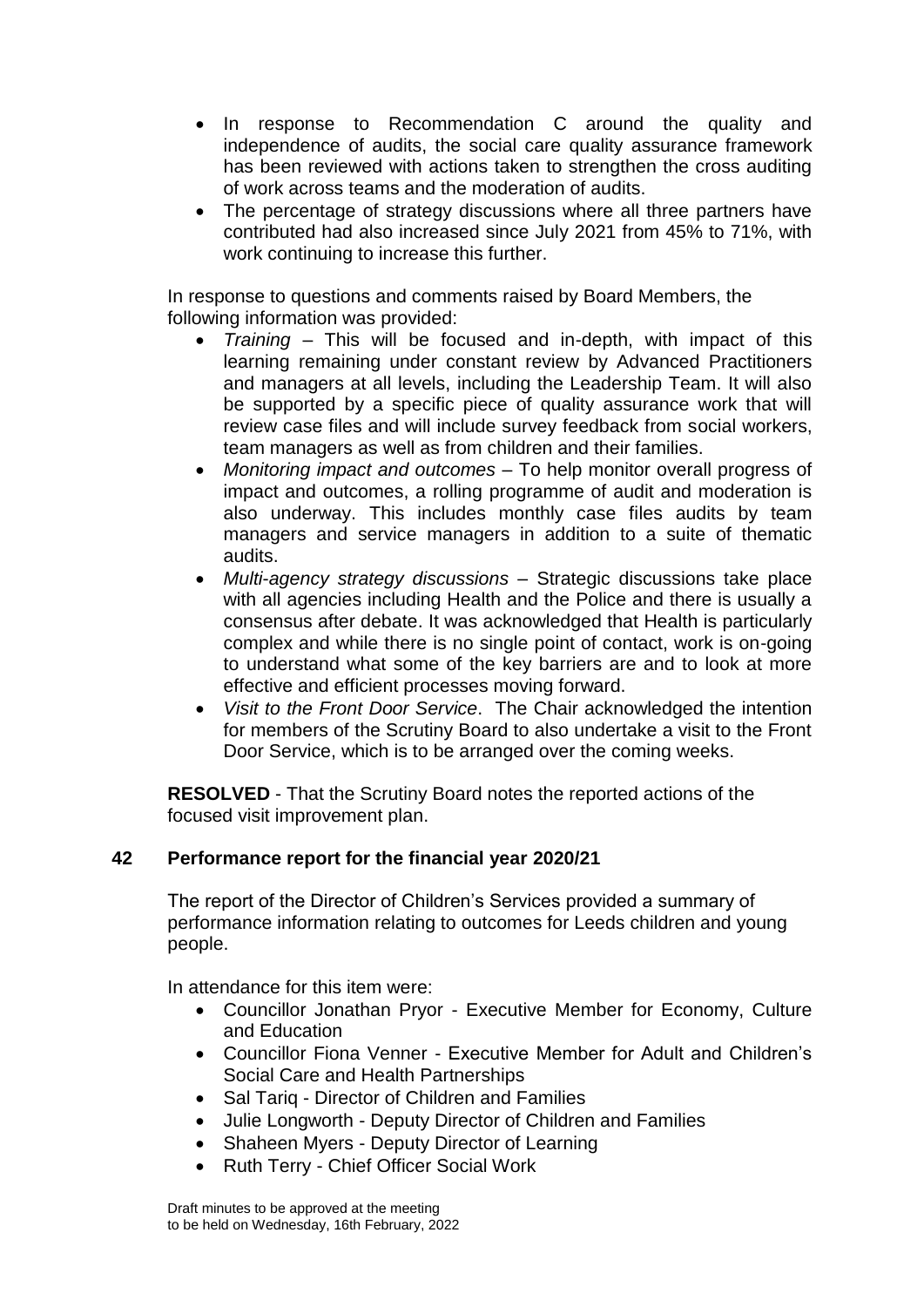- Tim Pouncey Chief Officer Resources and Strategy
- Val Waite Head of Service, Learning Inclusion
- Chris Hudson Performance Programme Manager, Intelligence and Policy Service

The Executive Member for Adult and Children's Social Care and Health Partnerships gave a brief introduction and particularly made reference to the number of Looked After Children, which has steadily increased since March 2021 but is also reflective of the national trend. It was highlighted that there are currently 1,333 children looked after, which is a rate of 78% per 10,000. Members were informed that there was an increase both locally and nationally in the number of adolescents coming into care who have complex and challenging needs, who are often survivors of trauma. In terms of planning for the future, this links to current 'invest to save' proposals around improving fostering and residential provisions.

The Executive Member for Economy, Culture and Education and the Director of Children and Families also highlighted the following points:

- While the service remains optimistic that exams will go ahead as planned this year, it is acknowledged that the level of disruption caused by Covid and previous lockdowns will likely have an impact on exam results.
- School staffing remains a challenge in terms of managing the impact of Covid and particularly. While no schools have had to close, it was highlighted that Head Teachers are under tremendous pressure in managing more of a mix of classroom teaching and remote learning for those pupils having to isolate. While rates linked to the Omicron variant are now starting to level out, the number of infected children in the under 12 age group is still relatively high.

Members discussed a number of matters, including:

- *Exams* Responding to Members questions in relation to digital devices it was noted that each school has different plans in place for those young people who do not have access to digital devices. During lockdown work had been undertaken to ensure that each household had access to a digital device to access learning. It was acknowledged that catch up efforts in tackling lost learning during lockdown had not been as smooth as it could have been, due to staff and pupil absence through Covid. Linked to this, it was also acknowledged that GCSE's and AS exams were not at the same levels as they were a couple of years and that this needed to be addressed at a national level.
- *NEET – Not known figures –* In response to Members questions it was noted that the figures were gathered from a variety of sources, including schools, colleges and from other local authorities bordering the Leeds boundary. Relationships with careers leaders in school is ongoing and process mapping is taking place. The service is looking to recruit someone to co-ordinate this work. Members were advised that information is on the system for individuals and work on the data is being undertaken to support these young people and secure a positive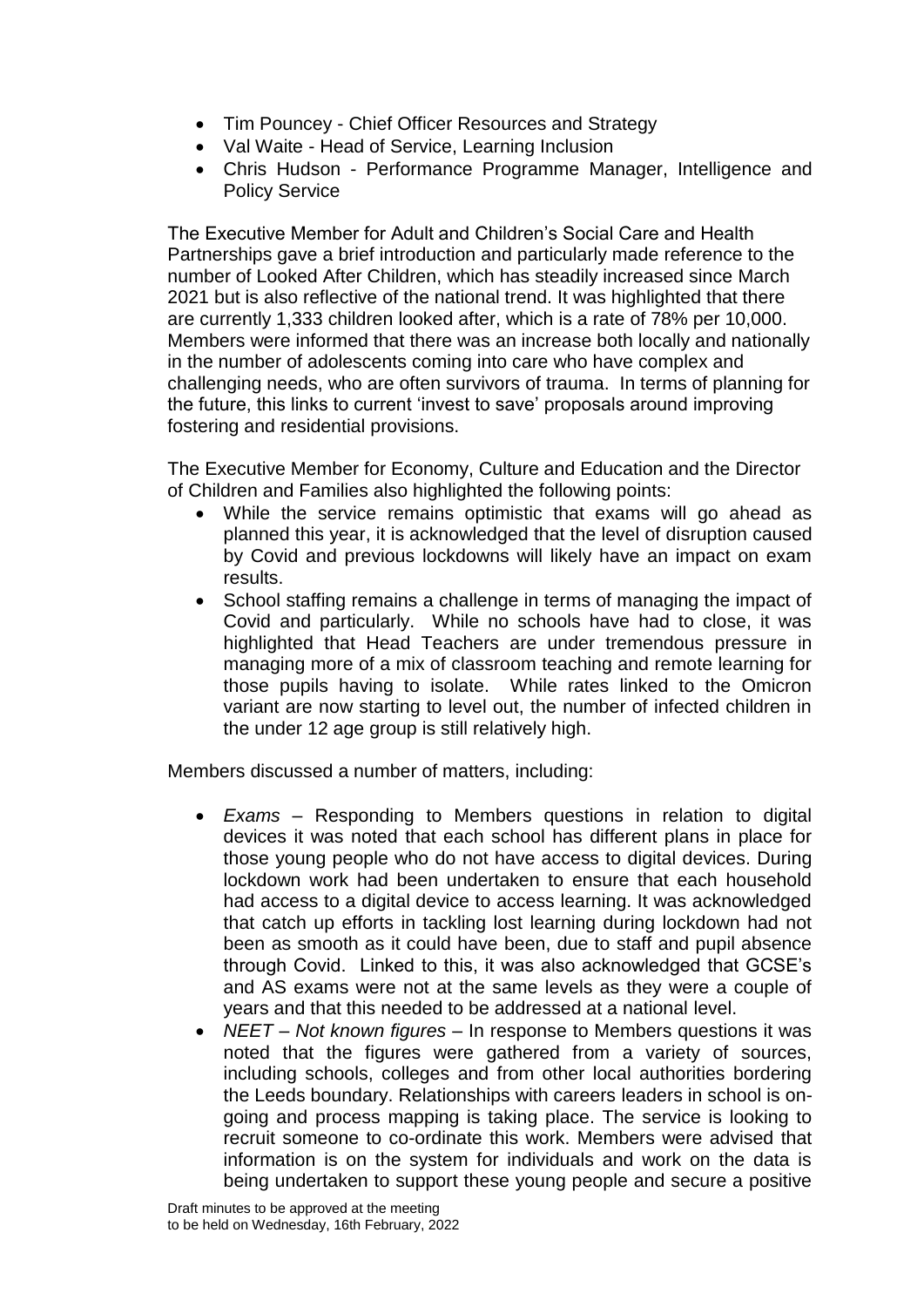destination. The Board was also advised that figures for NEET were higher in the inner-city areas of the city.

- *ECHP* It was noted that there was an increase in the number of applications for EHCP. It was acknowledged that many of the pupils going on to further education whether in colleges or staying at the same school for sixth form, were applying for a EHCP. Members were advised that where the pupil was applying and remaining at the same school, they had already been receiving FFI funding. However, in year 9 they are considering destination moves and to get the additional support they need from providers, colleges and external support outside the straight-forward school system they are required to have an EHCP. It was noted that Leeds has a higher number than nationally who require an EHCP to ensure they have the right support for which ever pathway they wished to choose.
- *Infant mortality –* In response to a question about why infant mortality rates remained high, the Board were informed that nationally the figure was higher. Reference was made to studies being associated with smoking and co-sleeping, which also had links to poverty and therefore it was noted that the Child Poverty Panel were due to look at this issue.
- *Attainment –* Reference was made to the attainment indicators set out in Appendix 3 of the report and the comparative figures with other local authorities. It was noted that although other authorities were doing better than Leeds, Leeds was still improving but not at the same rate as other local authorities. It was recognised that in terms of the progress measure, Leeds is doing well. It was also noted that the Council has a strong relationship with schools and academies who have worked with the Council in creating the 3A's Plan, which has been well received across the city. It was acknowledged that this policy was pragmatic and had key actions, which can show improvements as a service, the priorities that schools are currently facing and how this links into the Ofsted Framework.
- *CPD Training and educational gap filling –*It was recognised that in terms of Covid there will be gaps in children's education. It was noted that schools have different aspirations programmes and there are opportunities for children and young people to access these through careers guidance, bespoke or national training.
- *Parental involvement –* It was acknowledged that during the pandemic work had been done to ensure that each household had a digital device so children could access learning. However, there was concern that children and young people had not been encouraged to participate in learning and that the gap between the advantaged and disadvantaged had grown wider. It was noted that schools have their own catch-up programmes and there is a national tutoring programme too. The tutoring programme offers guidance to parents to identify gaps in education and on how it can be delivered.
- *Social skills –* It was recognised that many young people had missed out on social skills due to the pandemic. However, there was the opportunity for schools to engage with the service to look at an individual's needs. There were offers of support for social and emotional needs. It was recognised that young people going into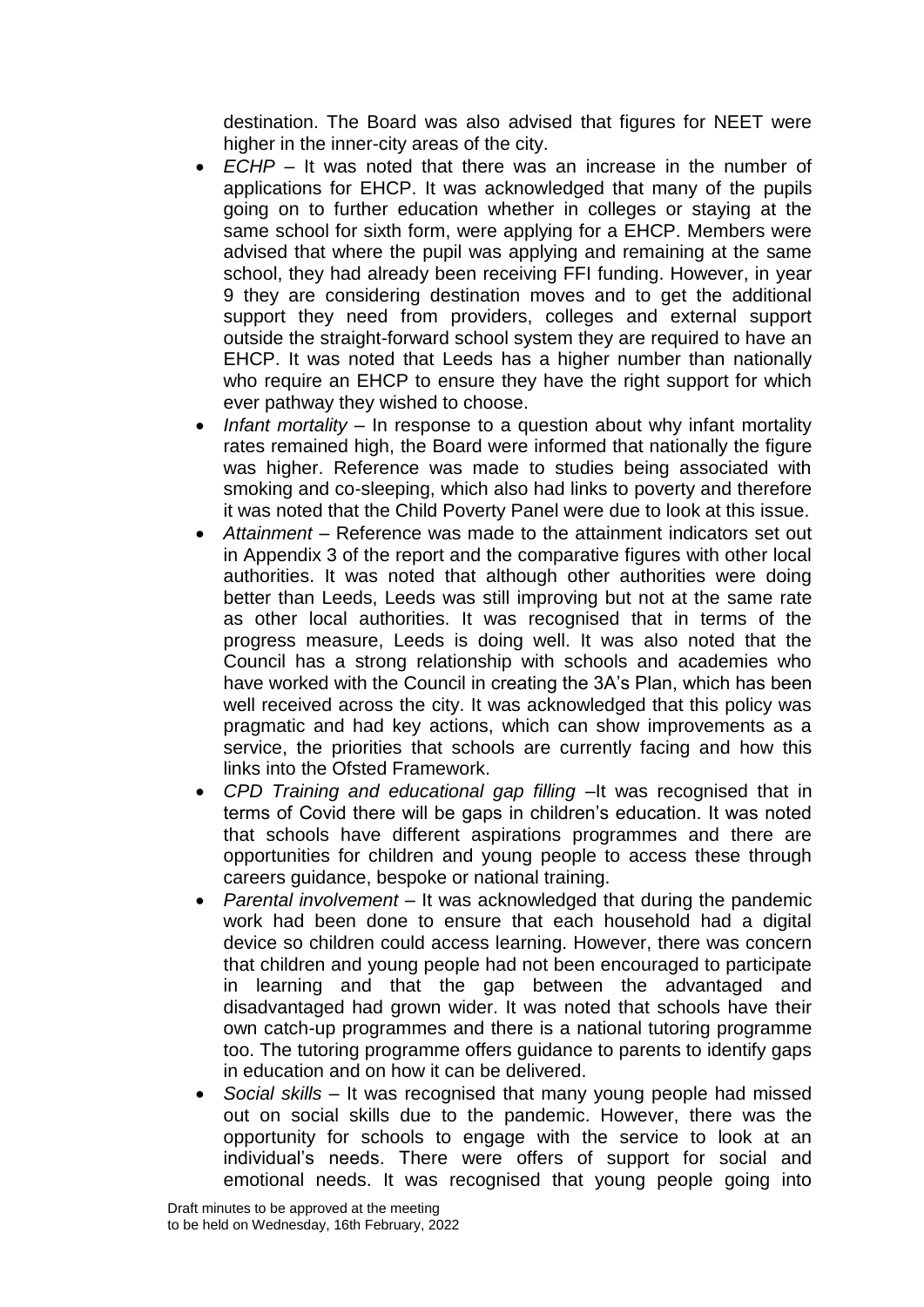exams would require support not only with the leaning but also with their mental health.

 *Obesity in young people –* It was acknowledged that obesity in young people had increased with a higher number of these young people living in the inner-city areas. It was also noted there is family support through the Henry Programme.

**RESOLVED** – To note the content of the report.

## **43 Best City Ambition - Initial Proposals**

The Head of Democratic Services submitted a report on the initial proposals for the Best City Ambition – which will be an externally facing and partnership focused approach, intended to replace the Best Council Plan.

In line with the provisions of the Budget and Policy Framework, the Best City Ambition proposals have been referred to Scrutiny for consideration and comment. The outcome of the deliberations of the five Scrutiny Boards will be reported to Executive Board in February to inform its consideration of the final proposals.

In attendance for this item were:

- Councillor Jonathan Pryor Executive Member for Economy, Culture and Education
- Councillor Fiona Venner Executive Member for Adult and Children's Social Care and Health Partnerships
- Sal Tariq Director of Children and Families
- Simon Foy Head of Intelligence and Policy

The Director of Children and Families gave a brief introduction and advised the Board that the Best City Ambition is not intended to be another strategy or detailed delivery plan which duplicates what is in place elsewhere. Instead, it aims to provide a clear direction of travel and contain a range of high level, aspirational and ambitious goals for Leeds, aligned to the three pillars of health and wellbeing, inclusive growth and zero carbon, and all contributing to efforts to tackle poverty and reduce inequality.

The Board was also advised that the three pillars will be underpinned by existing priorities and commitments linked to the Child Friendly Leeds Ambition and the Children and Young People's Plan in terms of ensuring children in all areas of the city have the best start in life and enjoy a healthy, happy and friendly childhood. These will be further supported and delivered through existing strategies and plans, such as the refreshed 3 As Strategy and Leeds Child Poverty Strategy, both of which were recently considered and supported by the Scrutiny Board.

Reference was made to the Health and Wellbeing Pillar of the Ambition reflecting the proposal for Leeds to become a Marmot City, with a particular focus on taking a Marmot approach to giving children the best start in life. While acknowledging that the proposal had recently been considered by the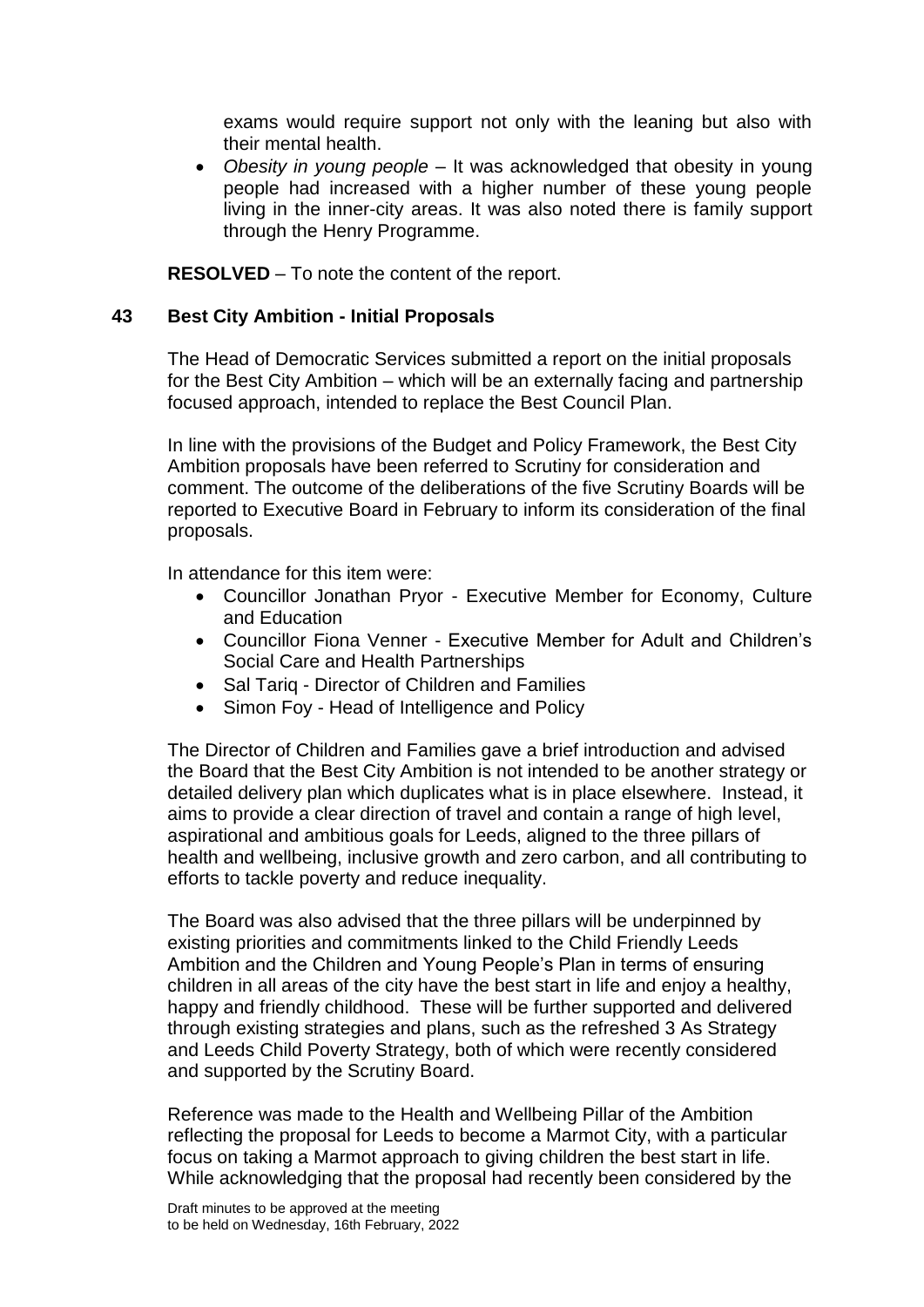Adults, Health and Active Lifestyles Scrutiny Board, a commitment was given to also engage with the Children and Families Scrutiny Board on this matter.

Members acknowledged that young people are now being educated more about the implications of climate change, with many feeling anxious and voicing their concern about the future of the environment. As such, the Board felt that the narrative surrounding the particular ambition around Zero Carbon should be strengthened and given more prominence in terms of reflecting the urgency of tackling climate change and Leeds working towards becoming carbon neutral by 2030.

Members also recommended that the Ambition references how, as a city, the issue of sexual harassment is being addressed, particularly with young people. Linked to this, the Board was pleased to note that the final version of the Ambition will include a greater focus around domestic violence and also broader community safety matters surrounding young people as this was also highlighted as a priority during the wider consultation process.

Members raised the issue of performance monitoring and welcomed the commitment to work with the Scrutiny Board around the development of a revised set of key performance indicators relevant to the Board's remit which will better reflect the strategic direction set out within the new Ambition.

Reflecting on its earlier Scrutiny inquiry around the Child Friendly Leeds Ambition, the Board acknowledged the importance of children and young people being able to express their views, feel heard and be actively involved in decisions that affect their lives. Members therefore sought assurance that the voice of young people will be captured as the Ambition continues to be developed, as well as part of the ongoing development of other key strategies and plans that underpin the Best City Ambition.

As with the Child Friendly City Ambition, Members also felt very strongly about ensuring there is cross-directorate and partnership working and ownership of the new Best City Ambition, as well as making further strides from being an ambition to be a child friendly city to making it a reality.

**RESOLVED** – That the contents of the report and the Board's discussions on the initial Best City Ambition proposals be noted and be reflected in the composite report by Scrutiny to Executive Board.

*Cllr Gruen left the meeting at the end of this item at 12:30 pm*

# **44 Financial Health Monitoring 2021/22 - October (Month 7)**

The Head of Democratic Services submitted a report which invited Members to consider the report of the Chief Officer Financial Services presented to Executive Board on 15<sup>th</sup> December 2021, detailing the Council's projected financial health position for 2021/22 at the end of October (Month 7).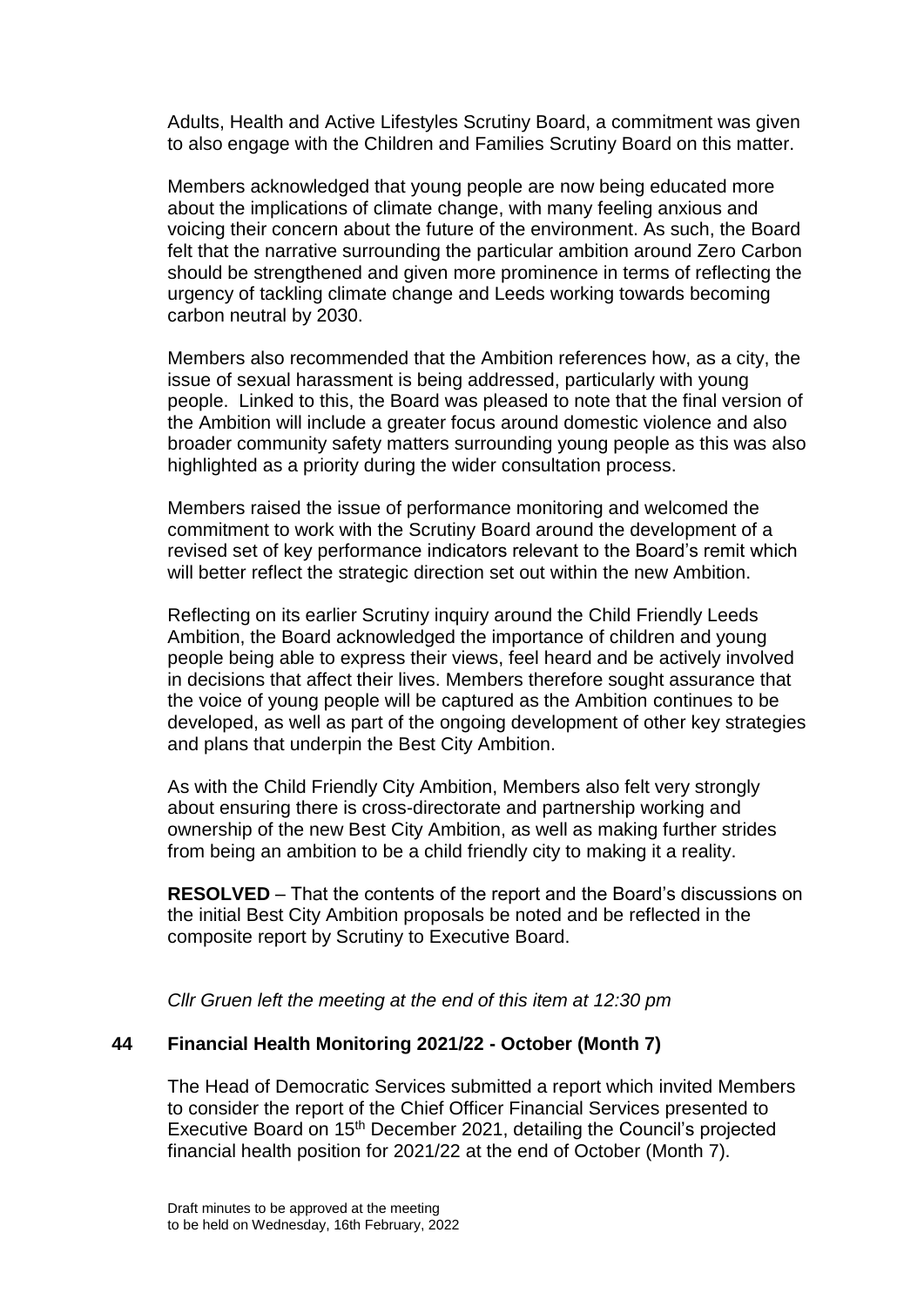In attendance for this item were:

- Councillor Jonathan Pryor Executive Member for Economy, Culture and Education
- Councillor Fiona Venner Executive Member for Adult and Children's Social Care and Health Partnerships
- Sal Tarig Director of Children and Families
- Julie Longworth Deputy Director of Children and Families
- Shaheen Myers Deputy Director of Learning
- Ruth Terry Chief Officer Social Work
- Tim Pouncey Chief Officer Resources and Strategy

The Board supported the suggestion made by the Chair to consider this item in conjunction with agenda item 11 'Initial Budget proposals for 2022/2023' (minute 45 refers).

**RESOLVED –** That the contents of the report and appendices be noted.

# **45 Initial Budget Proposals for 2022/23**

The report of the Head of Democratic Services introduced the Executive Board's initial proposals for 2022/23 for consideration, review and comment on matters and proposals that fall within the Scrutiny Board's remit.

In attendance for this item were:

- Councillor Jonathan Pryor Executive Member for Economy, Culture and Education
- Councillor Fiona Venner Executive Member for Adult and Children's Social Care and Health Partnerships
- Sal Tarig Director of Children and Families
- Julie Longworth Deputy Director of Children and Families
- Shaheen Myers Deputy Director of Learning
- Ruth Terry Chief Officer Social Work
- Tim Pouncey Chief Officer Resources and Strategy

This matter was considered in conjunction with the Financial Health Monitoring report (minute 44 refers).

The Chair highlighted that while the Board had already been initially consulted on the budget proposals during December, today's meeting provided a further opportunity for Members to raise any questions and to formally capture any particular views and any recommendations that the Board may wish to make to the Executive Board.

It was noted that any comments or recommendations made by the Scrutiny Board would inform a composite Statement by Scrutiny to be submitted to the Executive Board for consideration at its meeting on 9th February 2022.

The Chief Officer Resources and Strategy gave a brief introduction and in relation to the Financial Health report, had advised of one variation which was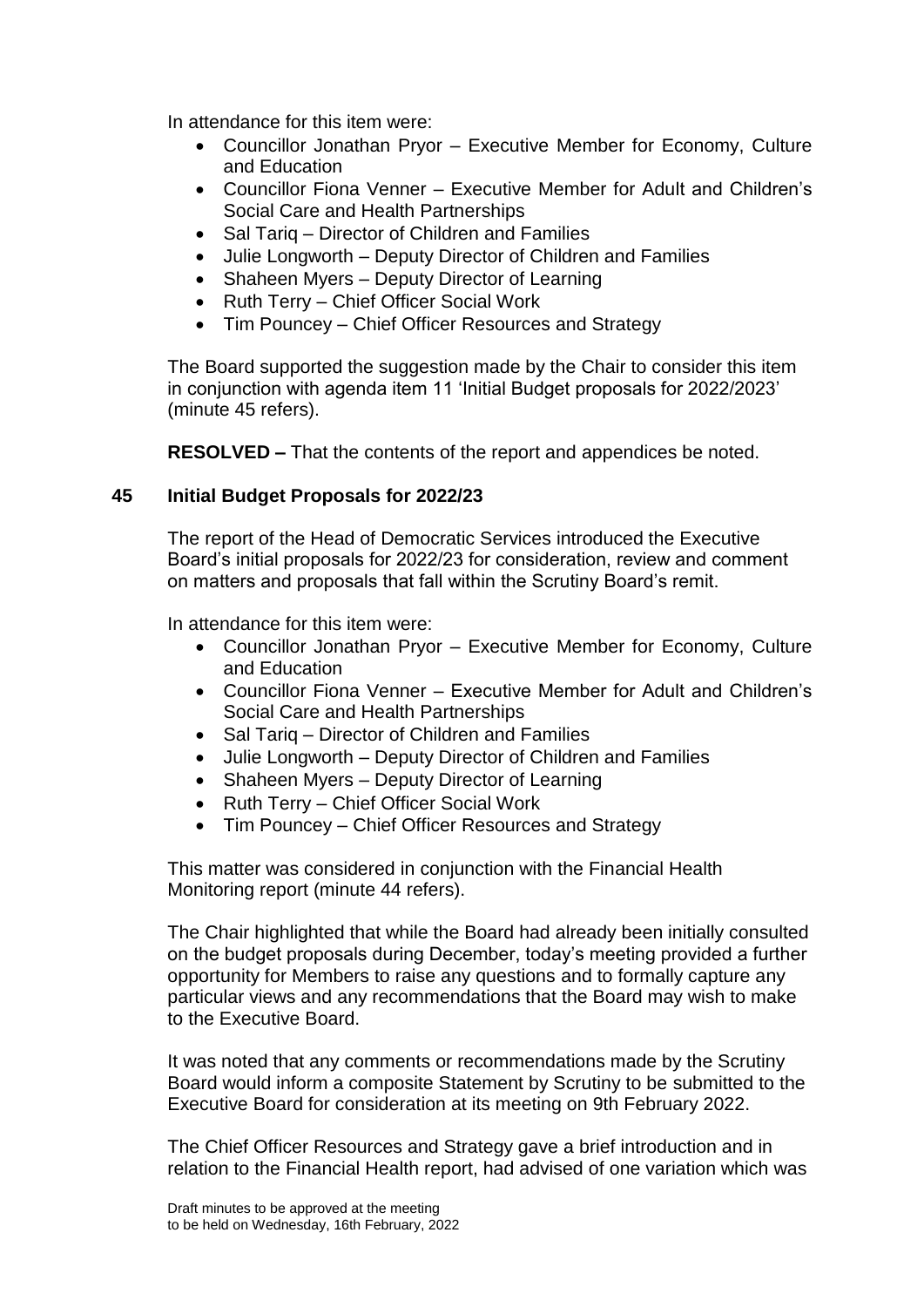the pay award of £1.4m in Children's Services. Members were also advised that the projected overspend would be around £9m, with £7m relating to payments for providers of care for external residential care or private fostering.

The Board discussed the proposed budget for 2022/23, acknowledging the increasing demography and consequential demand pressures for services in Children and Families as well as in Adults and Health. Linked to this, the Board noted and welcomed the significant budget increase to the Children and Families directorate in response to the significant demand, demographic and inflationary pressures on the budget.

The Board was briefed on the specific Service Review proposal that falls within its remit. This involves investing in fostering and residential provision to create increased in-house capacity for children and young people and reduce reliance on externally commissioned fostering and residential placements.

The Board was advised that this will be achieved by reviewing the existing payment and support structure for foster placements that can manage and support the needs of more complex children. This will include the introduction of a placement type at a higher rate of fees with the expectation of returning children from residential care to family-based living. In addition, four new residential hubs will also be established to provide care for up to 16 children and will also provide additional capacity to support children with higher level needs, which in turn will create capacity in the current 4 person homes for those young people who can manage this level of care.

As a Service Review proposal, the Board noted that this will be subject to consultation and that the Council will be actively engaging with stakeholders (young people, staff and foster carers) and with communities on the potential changes, with feedback reported back to the Executive Board prior to a final decision being made.

The Board also noted the relevant Business As Usual proposals which reflected operational cost savings of £0.5m across the Children & Families directorate for 2022/23 and one off savings of £100K for 2022/23 and 2023/24 associated with schools premature retirement and FE pension costs.

### **RESOLVED**:

- a) That the budget proposals for 2022/23 as presented be noted.
- b) That the Board's comments are reflected as part of the Scrutiny submission to Executive Board for its consideration.

# **46 Work Schedule**

The report of the Head of Democratic Services set out the forthcoming work schedule, with the latest version appended to the report at Appendix 1.

The Principal Scrutiny Adviser introduced the report and particularly highlighted the work items scheduled in February. In response to an earlier